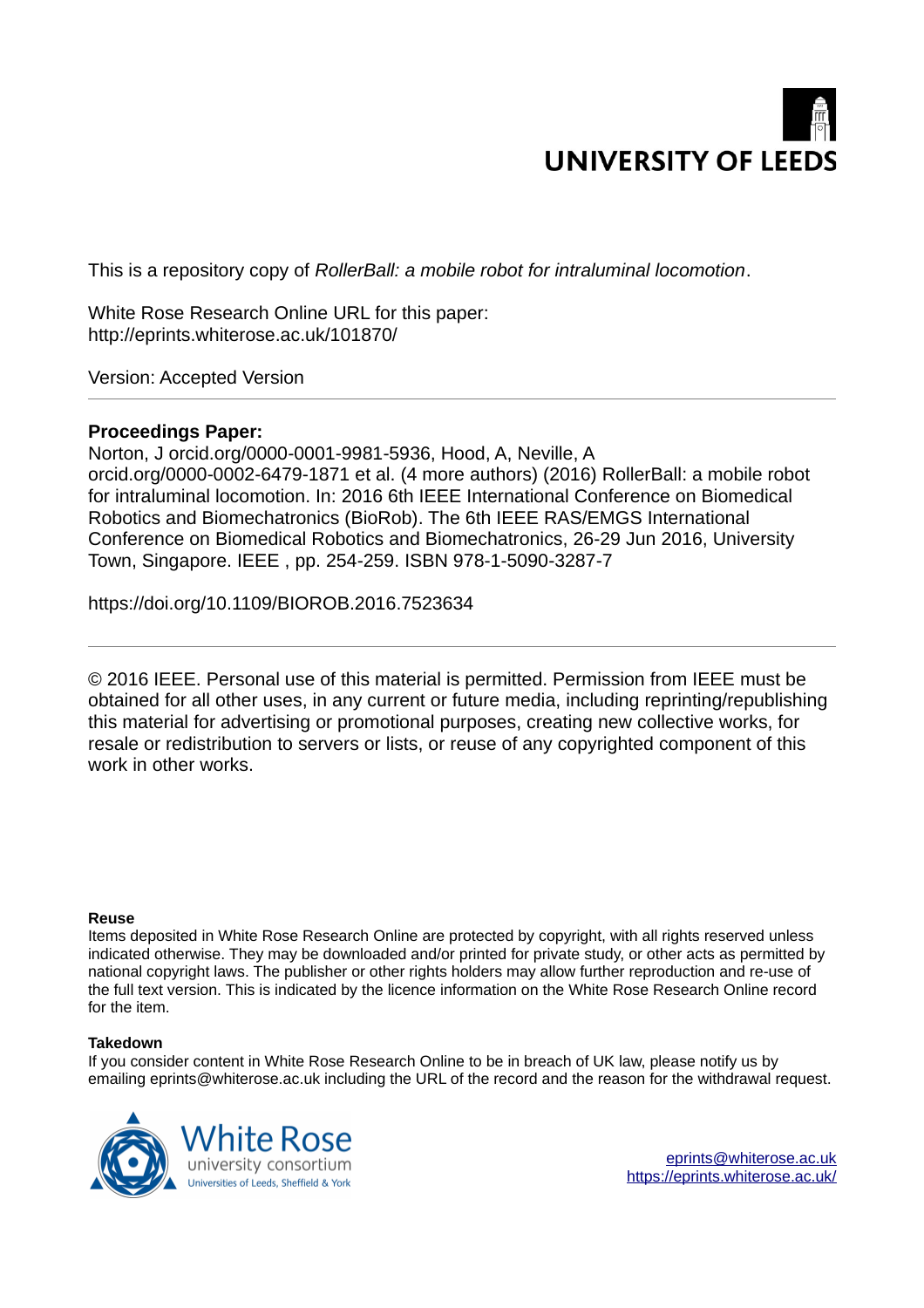# *RollerBall***: a mobile robot for intraluminal locomotion\***

Joseph Norton, Adrian Hood, Anne Neville, David Jayne, Peter Culmer, *Member, IEEE,* Ali Alazmani, *Member, IEEE* and Jordan Boyle.

*Abstract***— There are currently a number of major drawbacks to using a colonoscope that limit its efficacy. One solution to this may be to use a warm liquid to distend the colon during inspection. Another is to replace the colonoscope with a small mobile robot – a solution many believe is the future of gastrointestinal intervention. This paper presents RollerBall, an intraluminal robot that uses wheeled-locomotion to traverse the length of a fluid-filled colon. The device provides a central, stable platform within the lumen for the use of diagnostic and therapeutic tools. The concept is described in detail and the feasibility demonstrated in a series of tests in a synthetic colon.** 

## I. INTRODUCTION

Colonoscopy is currently the gold standard for diagnosis and treatment of a range of colorectal diseases, including colorectal cancer [1]. Early diagnosis can greatly improve cancer survival rates [2], so the reliability of the procedure is of utmost importance. Despite its frequent use, there are a number of drawbacks to using a colonoscope (endoscope), namely: impaired visibility due to poor bowel preparation; patient discomfort from looping of the colonoscope; and limited access caused by bowel tortuosity [1, 3].

A potential solution is to use a mobile endoscopy robot instead of the traditional colonoscope. The high mobility and small scale of such a robot could allow more reliable access to the GI tract, as well as improved vision and reduced patient discomfort. On-board surgical tools could also be used to carry out localized treatment [4]. Another modification could be the use of a warm liquid to distend the colon during inspection (hydro-colonoscopy). This has been shown to globally distend the colon for MR imaging [5] and to reduce patient discomfort by decreasing colonic spasm [6]. The global distension is likely to favorably change the properties of the colon, giving it a firmer, more defined structure. This would facilitate access to difficult regions as well as improve visibility of the mucosa for diagnosis.

Using a mobile endoscopy robot in a fluid filled colon could be an optimum solution and one that, to the authors' knowledge, has not been thoroughly explored. The primary requirements for the robot are as follows:

 Be small enough to allow easy traversal of narrow apertures and acute bends without applying excessive pressure on the surrounding tissue.

- Provide a stable platform<sup>1</sup> in all regions of the distended colon to allow diagnostic and therapeutic tools to be used effectively.
- Have a locomotion mechanism that allows it to move effectively through the tortuous, distended colon.

The locomotion technique used is key to the success of such a device. To date, most intraluminal (upper and lower GI tract) robots have used one of three classes of locomotion.

*Inchworm technique:* This involves a long slender robot that sequentially anchors and extends parts of its body. Although this has the advantage of a small diameter, it is associated with low efficiencies and slow movement speeds [7]. It also requires contact with the surrounding lumen to anchor itself during locomotion, yet all devices thus far have not had a diameter that can be varied. This means the device is unlikely to be effective in a distended colon. Furthermore, the absence of a stable platform in the center of the lumen restricts the use of surgical tools (particularly in large diameter sections of the intestine).

*Legs or paddles:* These approaches rely on the appendages locally, and often excessively, deforming the surrounding tissue to gain traction and propel the device forwards [8, 9]. An obvious limitation is the risk of perforation of the thin colon wall. Additionally, a complex mechanism would be required to actuate the legs in both small and large intestinal apertures.

*Magnetic Propulsion:* It is possible to manipulate an *in vivo* capsule with an external magnetic field [10]. This has the significant advantage of reducing the device's complexity and size, as an on-board locomotion mechanism is not required. However, stability is dependent on precise control of a highstrength magnetic field, technically challenging and potentially limiting clinical use (e.g. for patients with pacemakers).

With current devices having limited success, there remains a need to find novel solutions. This paper describes RollerBall, a wheeled endoscopy robot that has been designed to satisfy the aforementioned requirements in the context of a hydrocolonoscopy environment. While designed specifically for use in a flooded environment, the authors anticipate that this design could be used in a collapsed colon, air-insufflated colon or for other applications that require intraluminal access.

Adrian Hood and David Jayne are with the Academic Surgical Unit at the St. James's University Hospital, Leeds LS9 7TF, United Kingdom.

<sup>\*</sup>Research supported by the ERC under project reference CoDIR 268519. Joseph Norton, Anne Neville, Peter Culmer, Jordan Boyle and Ali Alazmani are with the School of Mechanical Engineering at the University of Leeds, Woodhouse Lane, Leeds, LS2 9JT, United Kingdom (e-mail: mn09jcn@leeds.ac.uk).

<sup>1</sup> Stable platform in this context refers to a fixed, advantageously positioned base within the flexible and mobile colon.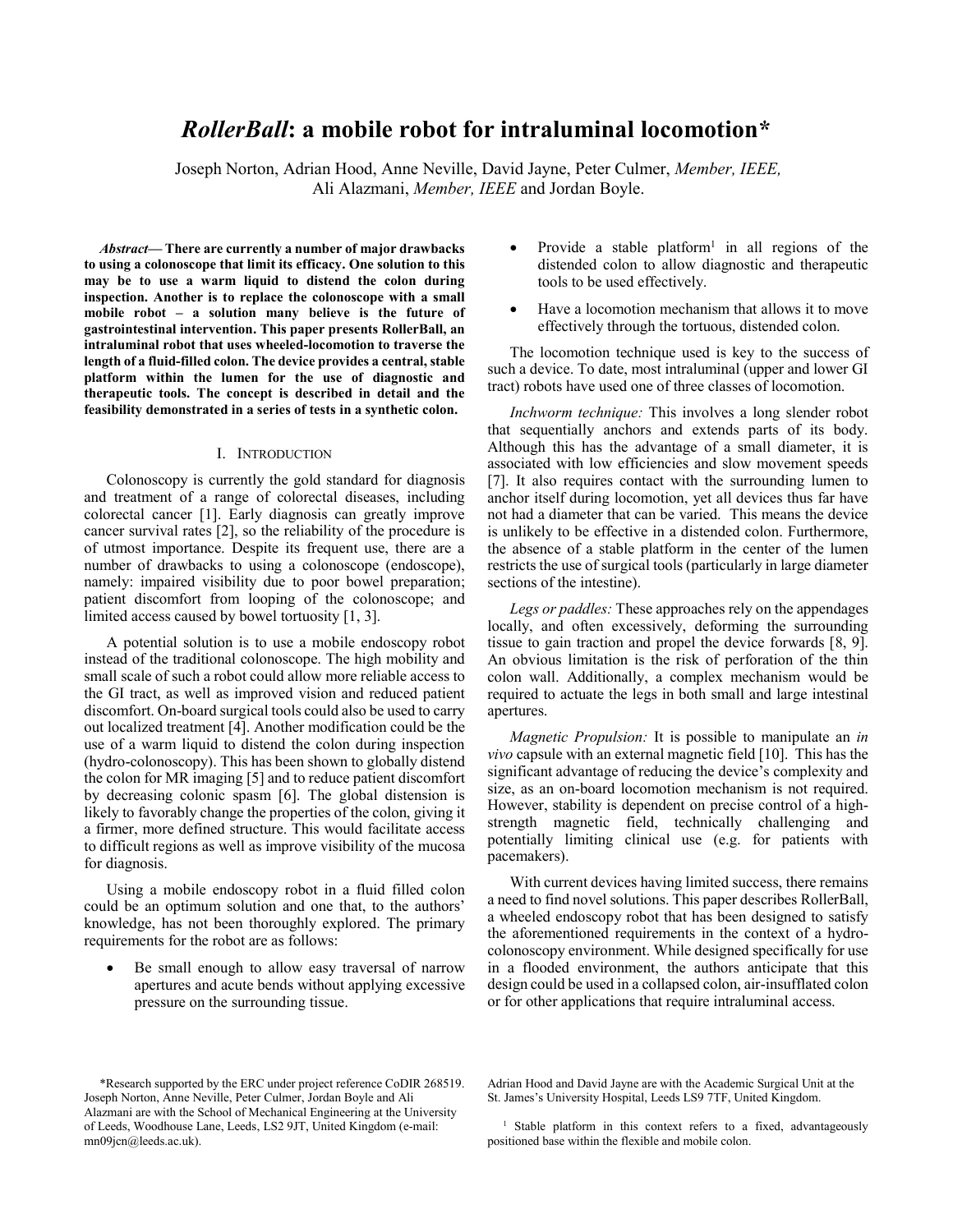## II. SYSTEM DESIGN

## *A. Overview*

The design concept of *RollerBall* (Fig. 1) consists of a compact central body with three radially distributed, extendable arms actuated by an Expansion mechanism*.* This allows the robot to actively adapt to the size and shape of the environment. Each arm has a spherical drive wheel at the distal end (Wheel mechanism). Wheeled locomotion was chosen because it is simple to realize and actuate at small scales, and provides the potential for continuous control of position. Furthermore, commercially available DC motors can provide high rotational speed and ample torque in a compact package. The spherical shape of the wheels provides high wheel-tissue contact compared to conventional, cylindrical wheels. This is likely to reduce contact pressure (and hence trauma) and increase traction. A tether is used for power and signal communication, and to provide a means of manually removing the device in an emergency. This failsafe is advantageous as it minimizes the need for surgical removal in the event of a device malfunction. The clinician can manually retrieve the robot in its passive state by activating a mechanical release mechanism to collapse the arms and then by pulling on the tether<sup>2</sup>. Surgical tools could be positioned at various locations on the chassis, but our current solution involves a detachable module at the front of the robot<sup>3</sup>. For example, this module could house a camera, light source and embedded control boards (Fig. 1. i.).



Figure 1. A Render of *RollerBall* in a colon model and a cross-section showing the internal components; i. Electronics module, ii. Expansion mechanism, iii. Wheel mechanism.

The colon is a challenging environment for a robot in part because many of the parameters (including dimensions, morphology, tissue properties and mucosal friction characteristics) are highly variable. It is therefore difficult to define exact specifications for all aspects of the design. The specifications (Table I) are based on the most appropriate data the authors could obtain.

| TABLE L | <b>DEVICE SPECIFICATIONS</b> |
|---------|------------------------------|
|---------|------------------------------|

| Requirement                                      | Specification                                                                                                     |  |  |  |
|--------------------------------------------------|-------------------------------------------------------------------------------------------------------------------|--|--|--|
| Small size*                                      | Diameter of 26 mm or less [11].                                                                                   |  |  |  |
|                                                  | Length of 40 mm or less $[12]$ .                                                                                  |  |  |  |
| Stable platform<br>(Expansion                    | Adapt to diameters ranging from ca. 26 mm to<br>ca. $44 - 62$ mm [11, 13].                                        |  |  |  |
| mechanism)                                       | Provide a normal force of ca. $0.66$ N per arm for<br>traction.**                                                 |  |  |  |
| <b>Effective locomotion</b><br>(Wheel mechanism) | Traverse acute bends.                                                                                             |  |  |  |
|                                                  | Provide a net tractive effort of $1 \text{ N}$ or more [8].                                                       |  |  |  |
|                                                  | Average linear speed of ca. 3.85 mm/s or more<br>(a wheel rotation of at least 4.5 rpm assuming no<br>$\sin$ .*** |  |  |  |

\*With the size and shape of the colon varying considerably between patients, these values are best estimates based on the anatomy and available literature

\*\* This was calculated assuming the following: Friction is the product of surface roughness and normal force, a conservative friction coefficient of 0.5 (median of average values found in [14]) and a required tractive effort of 0.33 N per wheel (1 N net tractive effort).

\*\*\* This was calculated assuming an average colonoscopy takes 8 min to reach the caecum [12] and the colon is 185 cm long [11].

The following sections describe the design of RollerBall in more detail.

#### *B. Expansion mechanism*

The expansion mechanism (Fig. 1. ii.) is used to adjust the angle of the three arms and hence the diameter of the device. This has two purposes: to hold the robot in position by ensuring the arms are always in contact with the lumen and; to apply a force normal to the lumen to provide traction. As the primary goal of this mechanism is to provide stability and traction, torque (to preload the arms on the colon walls) is more important than speed, a 6 mm brushed DC motor with a high 221:1 reduction gearbox (Maxon RE6) was used. The motor is located in the central chassis and a worm gear assembly with a 20:1 reduction translates the shaft rotation into an angular displacement of all three arms simultaneously. The magnitude of the expansion force applied normal to the lumen varies with arm angle according to Equation (1),

$$
F_N = \tau. L \cos(\emptyset) \tag{1}
$$

where  $F_N$  is the force applied normal to the tissue,  $\tau$  is the output torque of the worm gear assembly, *L* is the length of the arm and  $\phi$  the angle between the arm and the chassis. Consequently, the expansion mechanism is less effective at providing normal force in a completely open ( $\phi = 90^{\circ}$ ) configuration. However, the length of the arms ensures this will not be an issue as a completely open configuration should not be required in the apertures expected in the colon. The angle between the arms and the chassis can be adjusted from  $0^{\circ}$  (arms parallel to chassis) to  $90^{\circ}$  (arms perpendicular to chassis), allowing the current prototype to operate in diameters ranging from  $38 - 138$  mm.

<sup>&</sup>lt;sup>2</sup> This release mechanism has not yet been developed.

<sup>&</sup>lt;sup>3</sup> The liquid medium means that the buoyancy of this module could be designed to help stabilize the robot by counteracting the offset centre of mass.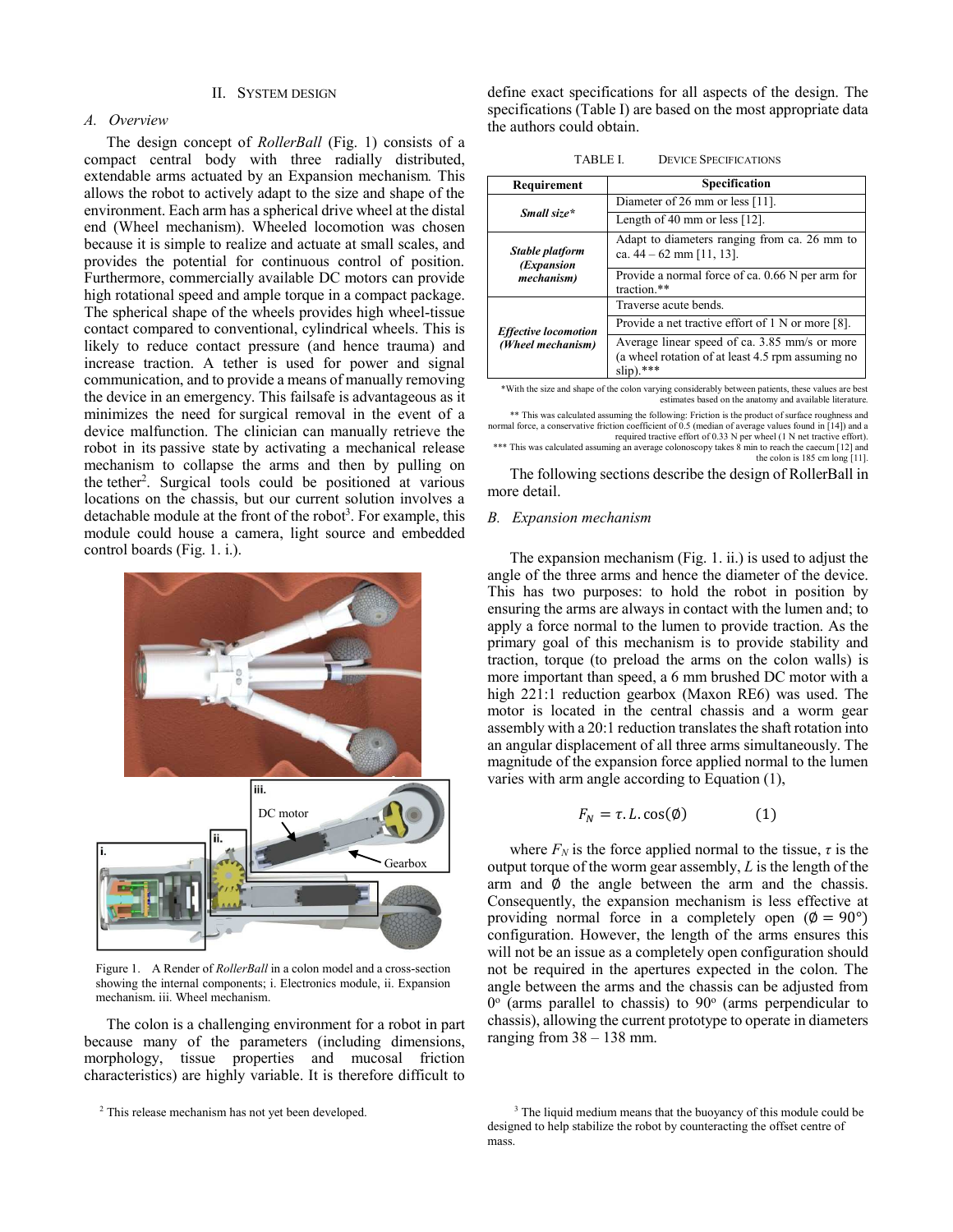## *C. Wheel mechanism*

Differentially driving the three wheels can provide propulsive force and control over global position and orientation of the robot's longitudinal axis relative to the axis of the lumen (hereafter referred to simply as orientation). To achieve a linear speed of 3.85 mm/s, the wheels must have a rotational speed of at least 4.5 rpm (assuming no slip). This is relatively low in the context of DC motors and so again, a high torque motor assembly was used (Maxon RE6 with a 221:1 reduction gearbox). The motor rotates the wheel via a 1:1 bevel gear assembly located inside the wheel itself, resulting in a simple and compact mechanism (Fig. 1. iii.). The success of the locomotion mechanism, and indeed the whole device, is dependent on the wheels gaining sufficient traction. A number of authors have shown that the use of a tread pattern can effectively increase friction against the intestinal surface without causing significant trauma to the tissue  $[14 - 18]$ . A simple tread pattern consisting of perpendicular (to the direction of travel) grooves was therefore used for the first prototype.

#### *D. Control*

An open-loop control method is currently used (Fig. 2). A graphical user interface was designed using LabVIEW software (National Instruments) and all signal processing is performed by a myRIO controller (National Instruments). The motors are powered (via the tether) by a benchtop power supply and custom-made external motor driver boards. A games console controller (Microsoft, Xbox 360) was chosen to control the robot because of its intuitive layout. The 'x' and 'y' coordinates of the two analogue joysticks are used to adjust movement speed (Left joystick) and orientation (Right joystick) of the device by proportionally altering the speed of the required motor(s) using a simple software algorithm. The two analogue triggers are used in a similar way to expand (Left trigger) or contract (Right trigger) the arms. The absence of sensor feedback means a direct line-of-sight between the user and the robot is currently required<sup>4</sup>.



Figure 2. The open-loop communication architecture for RollerBall.

#### III. PROTOTYPE FABRICATION

The prototype (Fig. 3) was fabricated out of an ABS-like material (EnvisionTec, AB10 resin) using a DLP 3D printer (EnvisionTec Perfactory 3 mini, multi-lens). This printer has a resolution between 15 and 60 µm and is suitable to recreate the complex parts with a push-fit tolerance between them. The bevel gears in the wheel mechanisms were also 3D printed, while the worm and spur gears were machined out of steel and brass respectively. Bearings (OD=  $5 \text{ mm}$ , ID=  $2 \text{ mm}$ ) were used to support the wheel and expansion mechanism axles. No attempt was made to seal the robot as no organic materials or liquids were to be used in the experiments. A dummy electronics module was attached to the prototype to give realistic dimensions and weight distribution as all control hardware is currently externally located. The overall length and diameter of the robot (in a fully collapsed configuration) are 95 mm and 38 mm respectively.



Figure 3. The 3D printed prototype.

### IV. EXPERIMENTAL METHODS

Benchtop tests were first carried out to assess the performance of the wheel and expansion mechanisms. The maximum angular speed of both mechanisms was measured by recording the time taken to complete a fixed displacement in an unloaded condition (5 revolutions of the wheel and  $0 90^{\circ}$  for the expansion mechanism,  $n = 5$ ). This was measured visually using a video camera. A custom built traction rig was then used to measure the maximum tractive effort of the wheel mechanism ( $n = 10$ ). A single wheel from RollerBall was pressed into a block of silicone in such a way as to prevent rotation. The silicone block was connected to a single-axis load cell (Transducer Techniques GSO-150). Current to the motor was progressively increased and the load cell monitored to measure the maximum tractive effort. This configuration was then modified to record the maximum expansion force provided by the expansion mechanism  $(n=10)$ . A single arm was supported above the load cell, perpendicular to the loading axis. Current to the expansion mechanism was then increased linearly and the maximum blocked force measured.

Once the performance of the individual mechanisms were characterized, experiments in a synthetic colon were carried out to assess the functionality of the complete Rollerball prototype*.* Two thin-walled (ca. 1 mm), transparent silicone tubes (Shore A hardness of 40) were fabricated to represent the elastic properties and approximate morphology (varying diameters and multiple corners) of the colon (Fig. 4).

The first tube is straight with a diameter that varies from 90 mm to 40 mm along its length. These values were chosen

4 In this paper, experimental work was carried out in transparent silicone tubes, allowing a real-time assessment of wheel contact and robot position.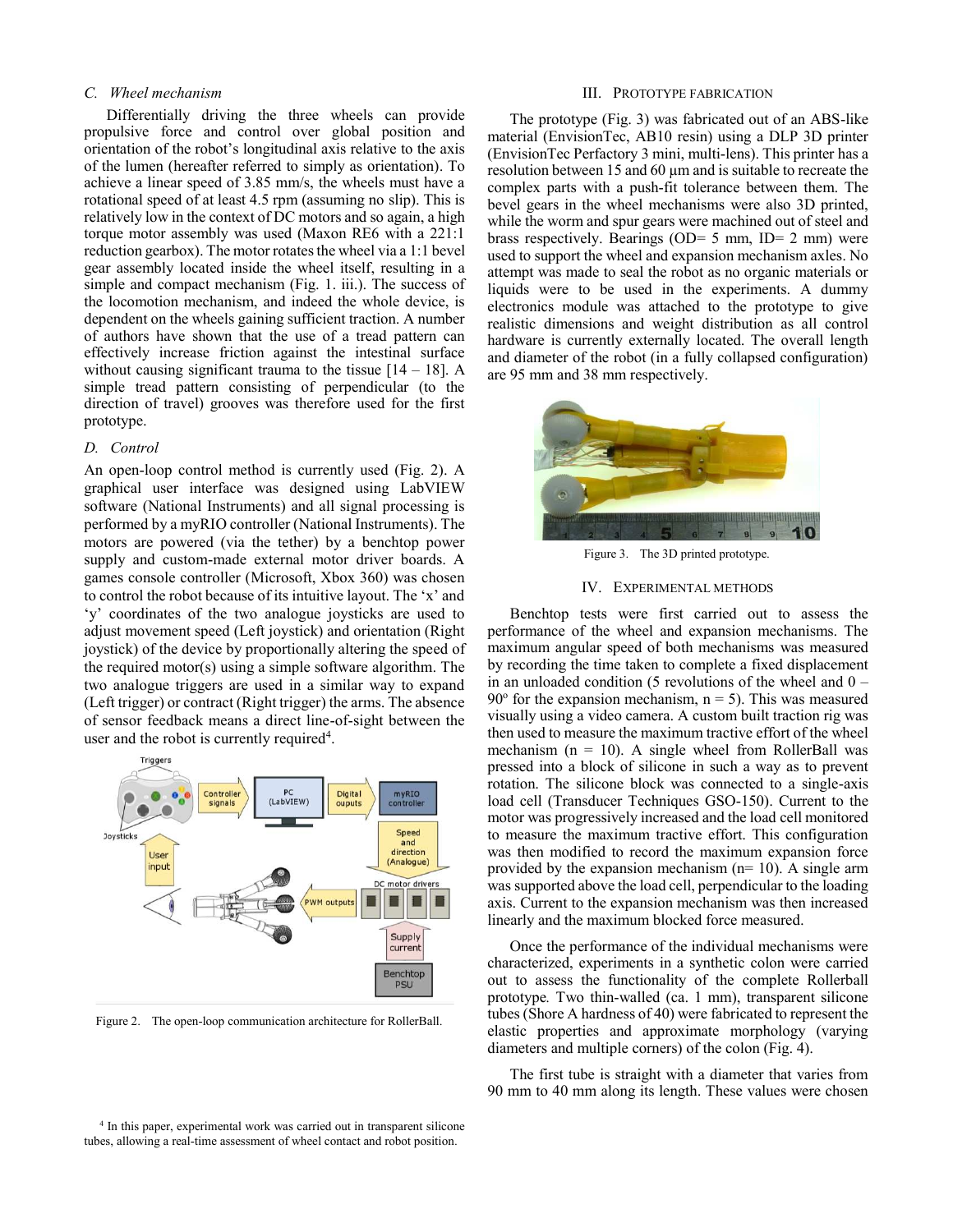to represent the varying diameters in the colon [11, 13], but at a slightly larger scale to accommodate the first prototype. It was used to test:

- a) The ability to drive forwards in a controllable manner and the speed at which this can be done.
- b) The ability to actively control device orientation.
- c) The ability to transition from one aperture to another while providing a stable platform.



Figure 4. Drawings of the two silicone tubes used for testing.

The second tube is 60 mm in diameter and consists of bends of varying angles. This was used to assess the mobility of the concept and, combined with the benchtop evaluation of the wheel mechanism, evaluate the efficacy of this locomotion technique.

The tubes were suspended by thin nylon threads to allow their free movement and deformation – holding them in an intermediate state between distended and collapsed. Experiments in both tubes were used to assess the intuitiveness of device control. A series of test runs ( $n = 5$ ) were undertaken to evaluate the performance of Rollerball. In each test:

- RollerBall was placed into one end of the tube.
- The arms were expanded to make contact with the lumen.
- The orientation was adjusted to centrally locate the device within the lumen.
- The user then attempted to drive the robot down the length of the tube using only visual feedback and manual (open-loop) control of position, orientation and arm angle<sup>5</sup>.

A single practice run was completed before carrying out the actual test runs. When RollerBall became stuck, the user was allowed a maximum of five maneuvers to free it before stopping the test. The experiments were recorded using a high resolution video camera and qualitatively assessed against the requirements.

# V. RESULTS

The performance of the constituent Rollerball mechanisms are summarized in Table II.

<sup>5</sup> The user was familiar with the prototype and had previous experience with using an Xbox controller.

TABLE II. THE BENCHTOP PERFORMANCE OF THE INDIVIDUAL MECHANISMS

| Parameter                        | <b>Required</b> | <b>Benchtop</b>                            |  |  |
|----------------------------------|-----------------|--------------------------------------------|--|--|
| Wheel velocity                   | $>$ 4.5 rpm     | $90 \pm 0.84$ rpm <sup>*</sup> (n = 5)     |  |  |
| Tractive effort (per wheel)      | $> 0.33$ N      | $2.98 \pm 0.71$ N (n = 10)                 |  |  |
| <b>Expansion velocity</b>        | N/A             | $0.99 \pm 0.04$ rad/s <sup>*</sup> (n = 5) |  |  |
| <b>Expansion force (per arm)</b> | $> 0.66$ N      | $0.99 \pm 0.11$ N <sup>**</sup> (n = 10)   |  |  |

\* Unloaded condition. \*\* High friction between the arms and the chassis was noted.

RollerBall was successful in traversing the full length of the variable diameter tube in all five repetitions. This indicates that the expansion mechanism is effective in allowing movement through changing apertures (Fig. 5a.). Moreover, the orientation could be rapidly adjusted to maintain a posture central to the lumen (Fig. 5b.). The average speed while manually controlling propulsion, orientation and arm position in this tube was  $4.9 \pm 1.7$  mm/s (n = 5). However, peak linear speeds of ca. 22 mm/s were achieved in the constant-diameter sections of the tube.

RollerBall was successful in traversing the majority of the corners during tests in the bent tube (Fig. 6). The success rate for each corner of the tube is shown in Table III ( $n = 5$ ).

TABLE III. SUCCESS RATE FOR EACH CORNER

| Corner angle        | $30^\circ$ | 50° | 80° | 100° |
|---------------------|------------|-----|-----|------|
| Success rate $(\%)$ | 100        | 80  |     | 60   |



Figure 5. Sequence of images from a single repetition in the first tube with varying diameters; a) one complete run, b) the rapid adjusting of RollerBall's orientation. *(The checkered grid consists of 1 cm squares).*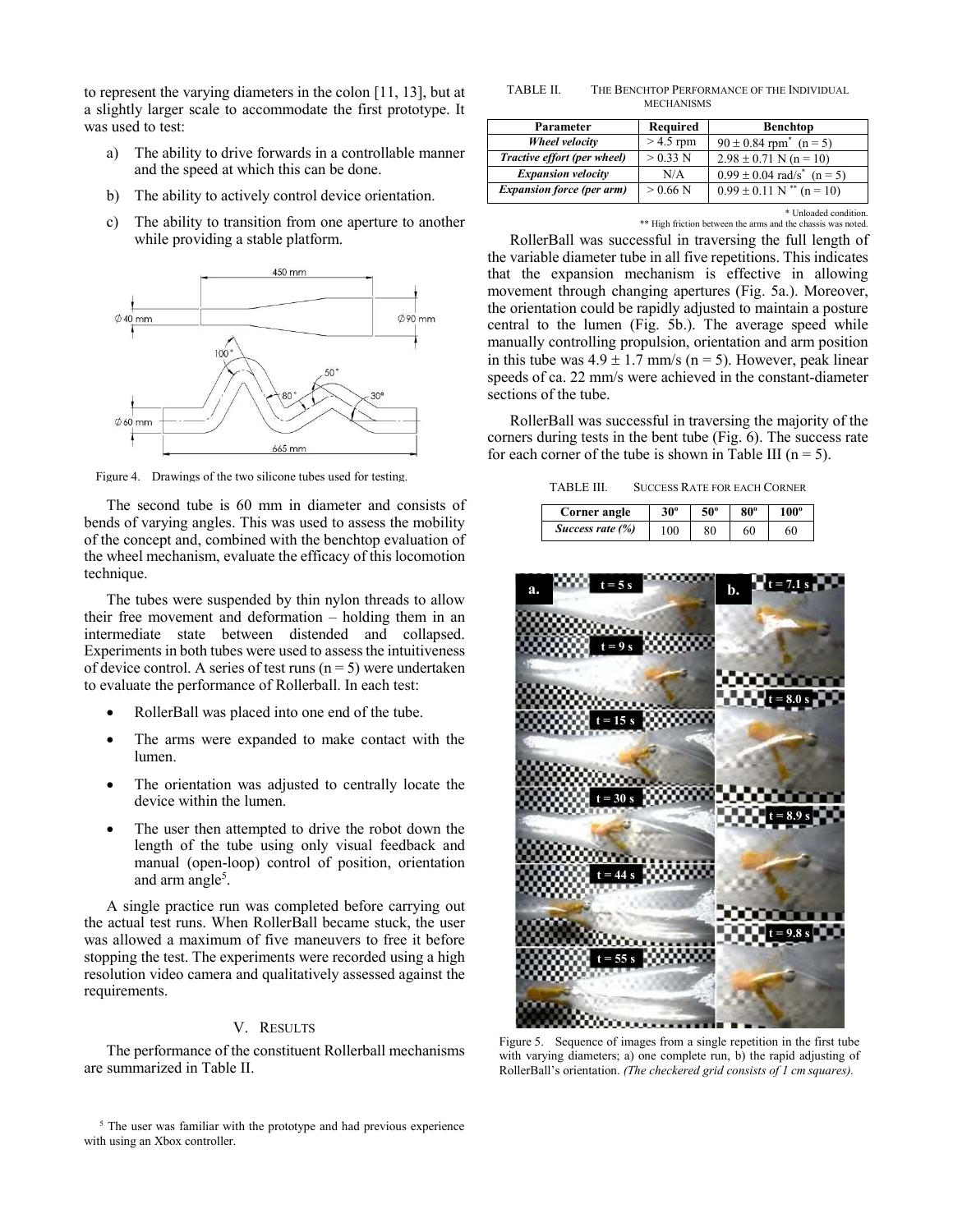

Figure 6. Sequence of images from a single repetition in the tube with multiple corners.

#### VI. DISCUSSION

The material and fabrication technique used for the prototype were suitable for this feasibility study, and there was no visible damage to the device after more than 5 hours of testing and handling. The scale of the current prototype slightly exceeds the size requirements, primarily because of the size of the DC motors. These 6 mm motors provide excess torque, particularly in the wheel mechanism<sup>6</sup>. In future work, the dimensions of RollerBall could therefore be reduced by using smaller DC motors (also available from Maxon).

The individual mechanisms function as intended. The arms can be adjusted rapidly and can provide the required force, despite expected inefficiencies in the mechanism and the conservative friction coefficient used in the calculations. The rotational speed of the wheels is much greater than the requirement and could allow high linear speeds even if slip occurs *in vivo.* The maximum tractive effort of each wheel is well above the required 0.33 N and thus propulsive force is limited only by the wheels' ability to gain traction.

Tests in the variable diameter tube showed that the orientation of RollerBall can be controlled in both an expanded and collapsed robot state (the latter is not shown). It is important to maintain an axial, forward-facing orientation in the tube during tests to prevent the front of the device from catching on the lumen and stopping progress. This requires the user to make continual fine adjustments to the orientation. The lack of force feedback means that it is also difficult to assess when to alter the angle of the arms. Despite these issues, the robot provides a stable platform while moving from one aperture to another.

Tests in the second tube demonstrated the mobility of RollerBall as it successfully traversed bends of increasing acuteness. Unsuccessful cornering was attributed to the length of the body and the high friction between it and the silicone tube. If the angle of approach was suboptimal, the device became wedged in the corner and required considerable maneuvering to free it. The friction between the device and the lumen may not be an issue *in vivo* because of the low friction of the colonic mucosa. A reduction in the overall size of the device will also improve mobility around bends.

RollerBall is currently controlled using only visual feedback. The use of DC motors means that very precise movements can be made by intuitive adjustments of the analogue joysticks and triggers. However, the fact that the user is required to simultaneously control speed, orientation and arm angle means that controlling the robot, particularly around bends, is challenging. Precise, manual control is particularly difficult when the device rolls because this changes the user's axis of reference<sup>7</sup>. The issue of the lack of automation is highlighted by the slow average movement speed in both tubes:  $4.9 \pm 1.7$  mm/s (n = 5) in the first tube and 3.6 mm/s (n  $= 1$ ) in the second tube. Despite these low values, the speed broadly meets the requirements. Comparatively, when little user input was required (in a straight section of tube, for example), peak speeds of ca. 22 – 29 mm/s were recorded. The inclusion of embedded sensors and a camera could permit automated closed-loop control of arm expansion and device orientation. This is expected to significantly reduce the demand on the user and greatly increase the overall movement speed. A forward facing camera and force feedback would also mean that the robot could operate in a non-transparent tube.

It is important to acknowledge the limitations of the test environment. The scale used was somewhat larger than that found *in vivo*. While the morphologies only approximate the complexities of the colon, they do allow an assessment to be made of the device's basic functionality. More extreme diameter changes are expected *in vivo*, as are more acute bends and the presence of surface ridges (haustral folds). Silicone was used for these tests as it provides a robust, reusable environment that is both flexible and transparent. Other authors have shown that tread patterns are effective on intestinal tissue and so to simplify testing, traction was not assessed in this study. Lastly, it is intended for RollerBall to be used in a flooded environment. This is likely to be advantageous in providing a well distended colon and a denser medium that could help support the device. A disadvantage could be reduced traction and the need for water-tight encapsulation.

<sup>6</sup> Assuming 0.66 N tractive effort per wheel (twice the desired), the motor provides ca. 350 % more torque than required.

<sup>&</sup>lt;sup>7</sup> Steering the device using the image from an on-board, forward facing camera will likely alleviate this problem as the view (image) is fixed to the axis of the robot.